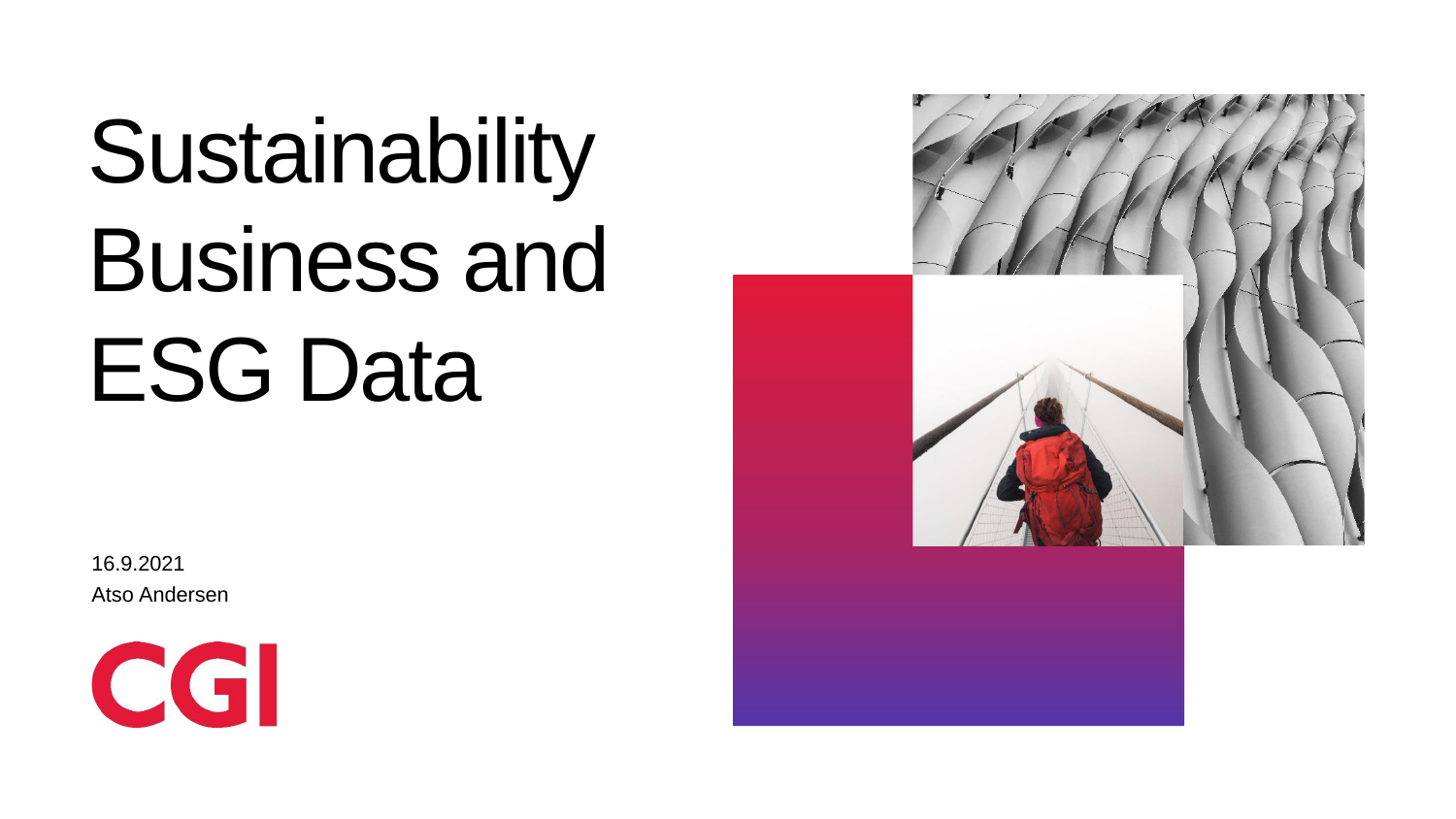#### CO2 data available on atmosphere level, hourly

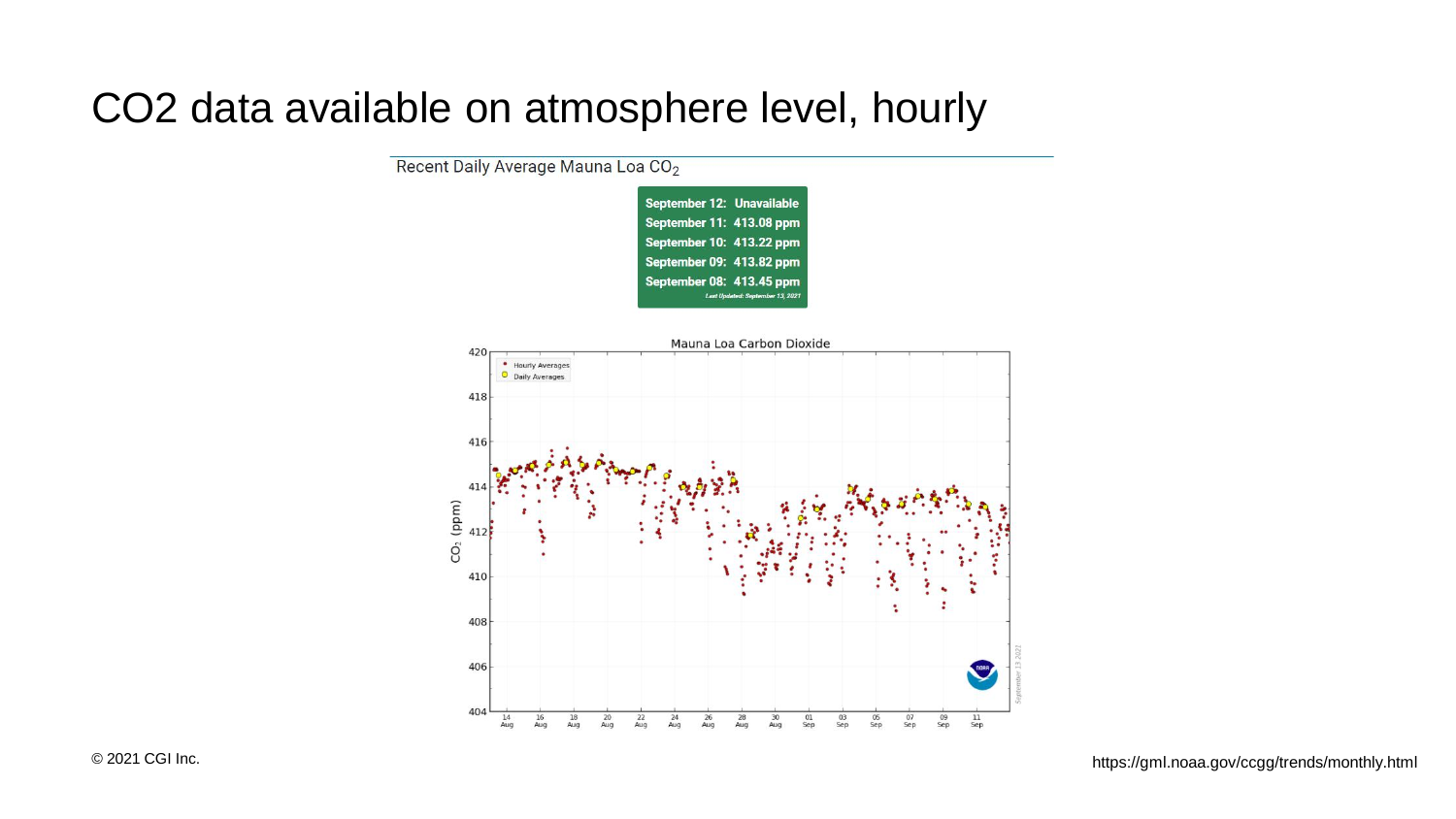**The ECB economy-wide climate stress test**  encompasses approximately four million companies worldwide and 2,000 banks – almost all monetary financial institutions in the euro area. **It extends the analysis to include** the impact of extreme climate events over **a much longer time period (30 years).**

**But is it available on entity level?**

### **Progress on these fronts has been hampered to date by a lack of data.** <sup>1</sup>

<sup>1</sup> Source: THE ECB BLOG, Luis de Guindos, Vice-President of the ECB (18.3.2021)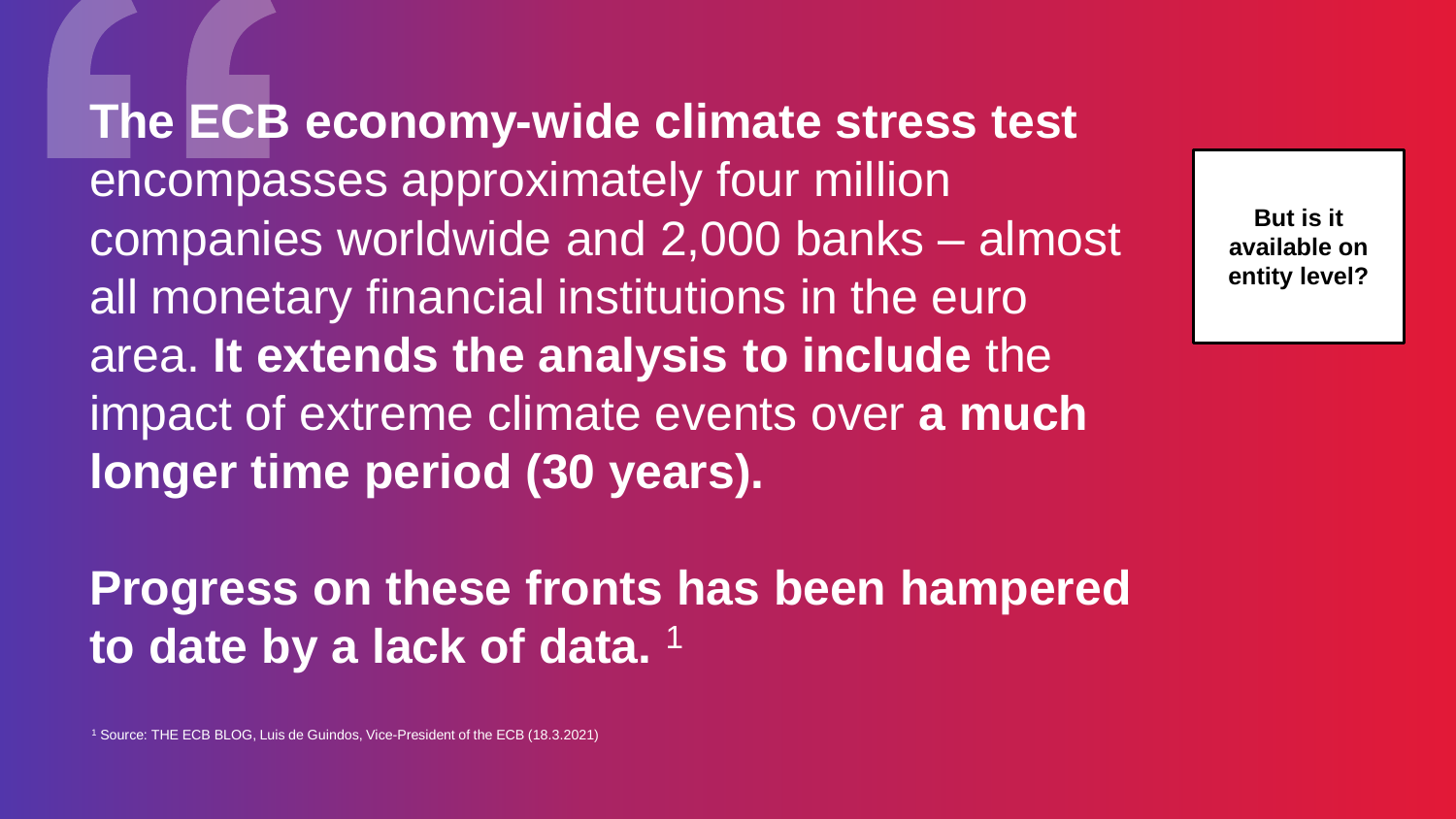#### The key: financing process will incorporate ESG all economic decisions are based on data, in the future on ESG data

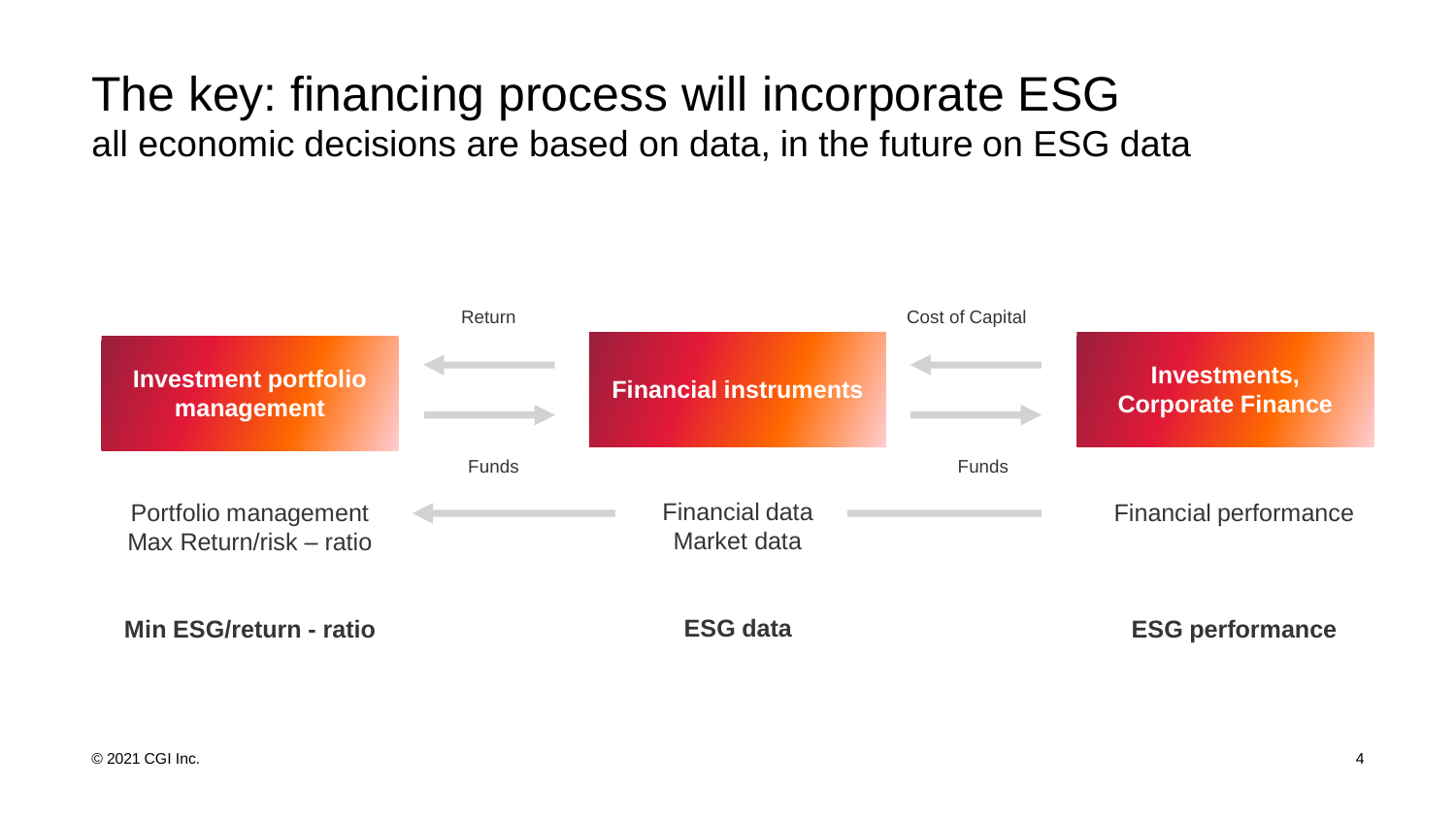### ESG-data Proof-of-Concept Project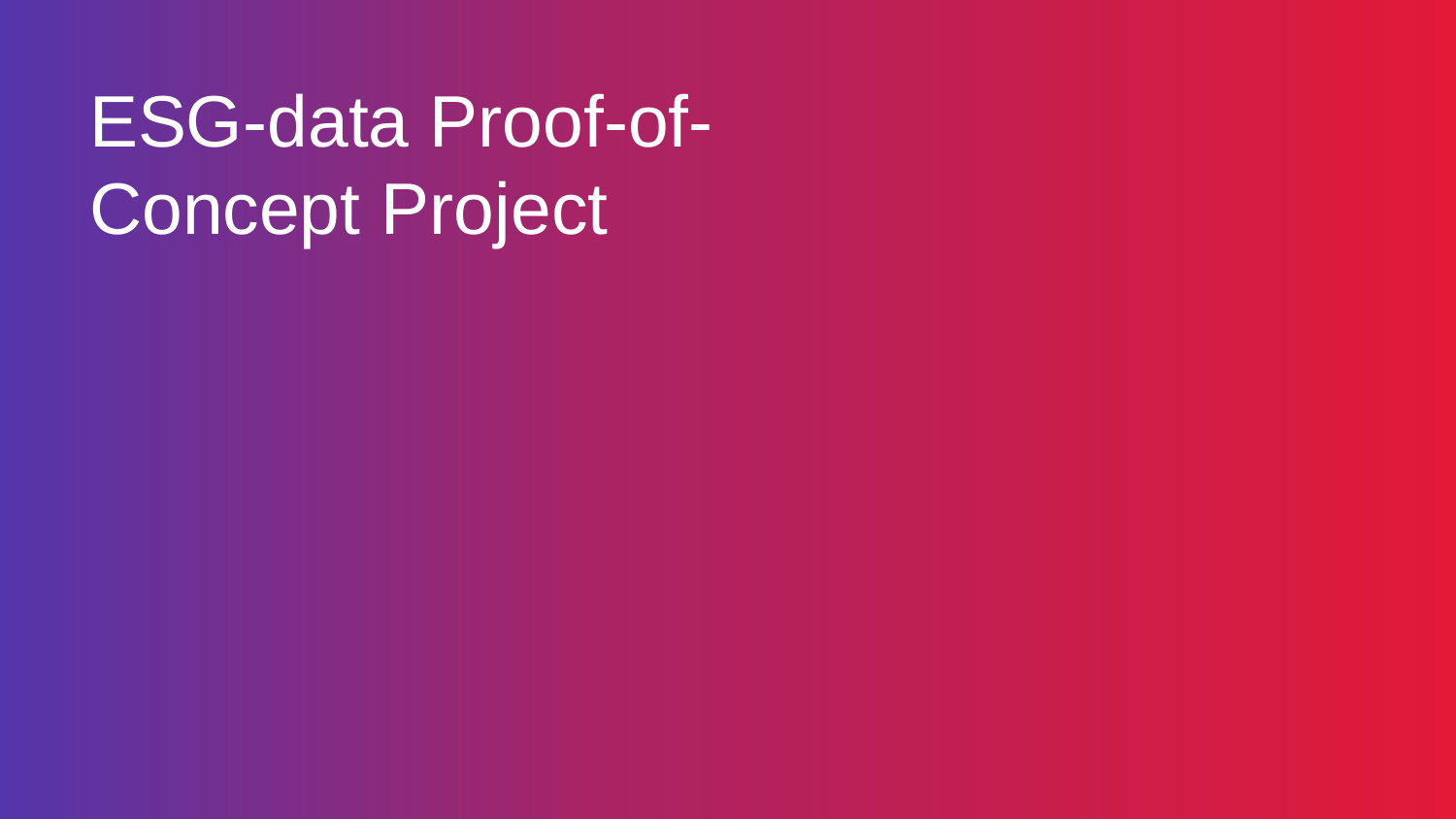#### High-level ESG data architecture in PoC on-going in Finland



6